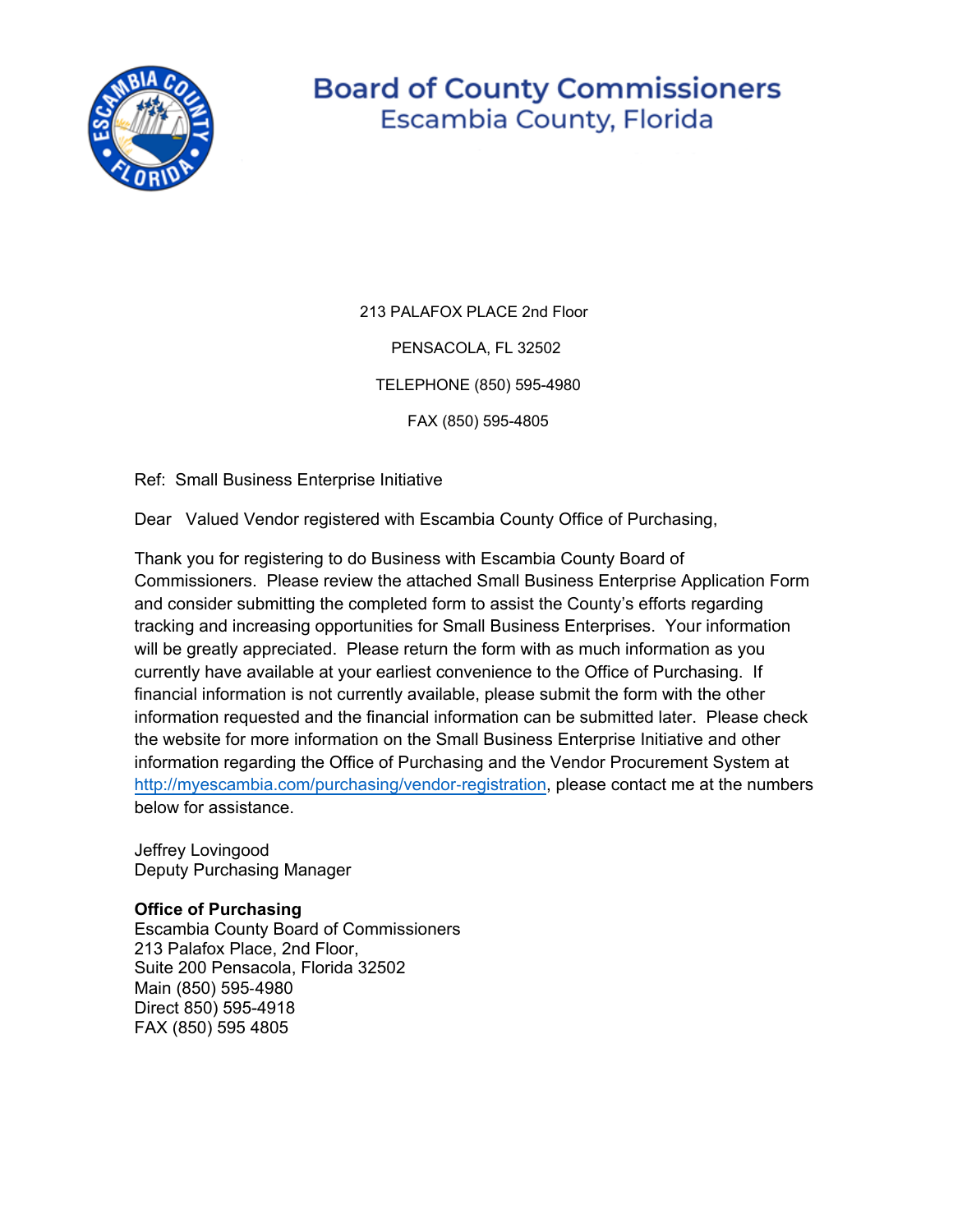## SMALL BUSINESS ENTERPRISE PROGRAM CERTIFICATION APPLICATION

NAME OF BUSINESS: NAME OF BUSINESS:

VENDOR NUMBER (MUST BE ESTABLISHED AS A VENDOR TO PARTICIPATE): \_\_\_\_\_\_\_\_

**MAILING ADDRESS OF BUSINESS:** 

PHYSICAL ADDRESS OF BUSINESS (IF MAILING IS PO BOX):

 $NAME(s)$  OF OWNER(s):

NUMBER OF EMPLOYEES (INCLUDING FULL, PART TIME, LEASED): \_\_\_\_\_\_ (MUST BE LESS THAN 10)

Documents to be provided:

- 1) Financial Statement: Notarized financial statement (such as a balance sheet) for the business and each of the owners dated within the last twelve months. (Business and all owners must have aggregate net worth of 1 million dollars or less to be eligible)
- 2) Most current tax form for business (1040 schedule C, or 1120S, or equivalent)
- 3) Most recent State of Florida annual report indicating business has been established more than one year, if applicable. If sole proprietor, then one previous tax year 1040 schedule C.

\*Proof of current certification with the Florida Office of Supplier Diversity may be accepted in lieu of the foregoing documentation.

I attest the information contained in this application is true and accurate as it relates to the submitting business and each of the owners.

| <b>OWNER</b> | DATE        |
|--------------|-------------|
| <b>OWNER</b> | <b>DATE</b> |

\*THE FOLLOWING DISCLOSURE IS OPTIONAL AND SHALL BE FOR DATA COLLECTION PURPOSES ONLY IN ORDER TO ASSESS AND PROMOTE DIVERSITY IN THE COUNTY'S PROCUREMENT PROCESS:

- 1. Is this business at least 51% owned and operated by female members: Y N
- 2. Is this business at least 51% owned and operated by minority members, which shall mean any of the following groups: a) African American; b) Hispanic American; c) American Indian; or d) Asian American: \_\_\_ Y \_\_ N